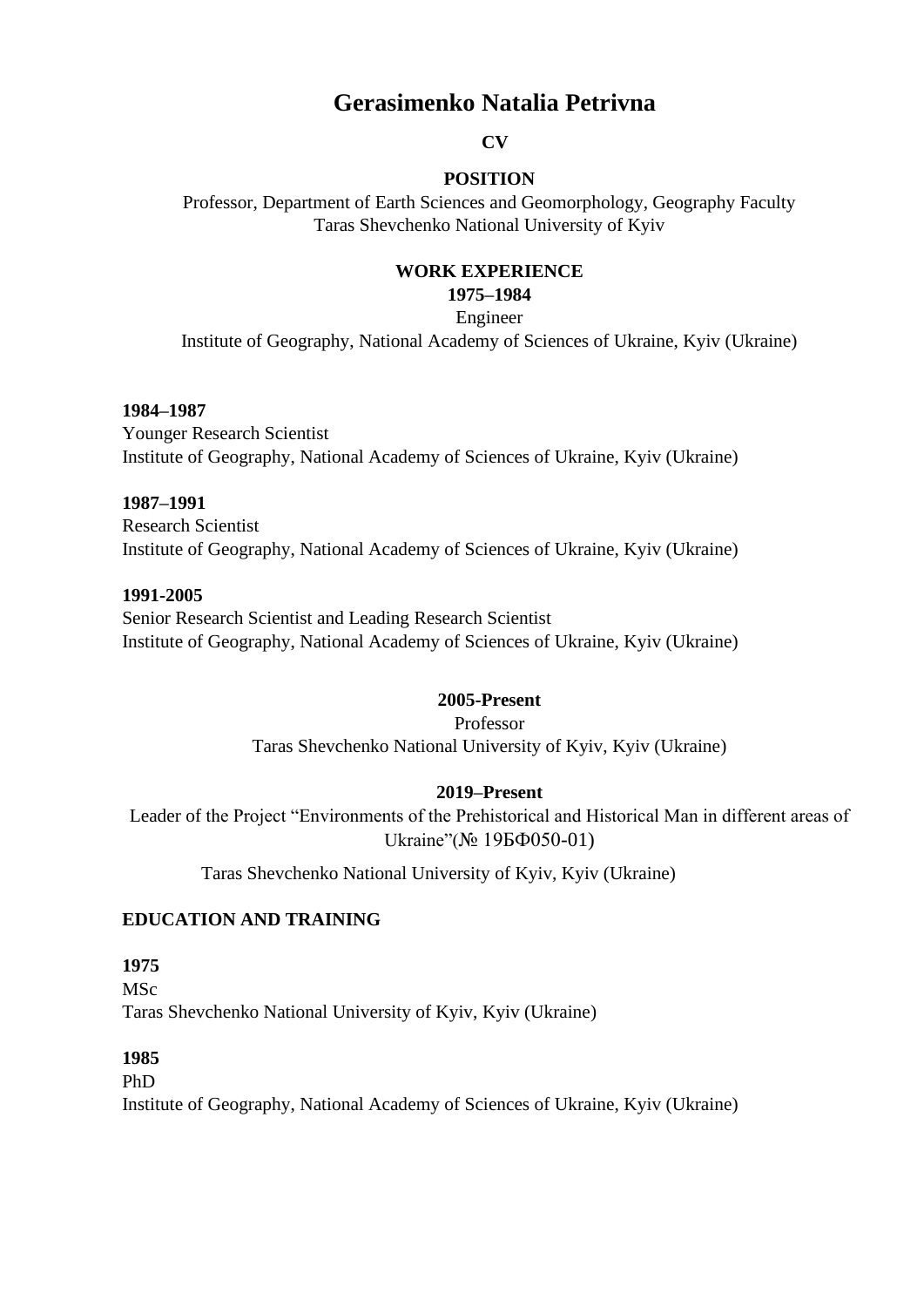#### **2004**

Doctor of Sci. in Geomorphology and Palaeogeography, Institute of Geography, National Academy of Sciences of Ukraine Kyiv (Ukraine)

**Research Fields:** Quaternary environments, Quaternary stratigraphy, Quaternary palynology,

Quaternary pedology, Palaeoecology, Geoarchaeology

## **Previous and Current Research**

As Quaternary palaeogeogrpahy is based on Quaternary stratigraphy, the studies on these two subjects are directly connected. The first research was aimed on reconstruction of Quaternary landscapes on the regional scale, namely in the Kyiv area. On the basis of field research of stratigraphy of Quaternary sections, morphological and analytical studies of palaeosols, pollen study of Quaternary deposits and analyses of lithological-facial features, thicknesses and hypsometrical positions of Quaternary stratigraphic units, the maps of relief and soil cover have been first built for each of these unit. Later on, the analyses of palaeosols and palynospectra from deposits of different relief elements enable the reconstruction of zonal and regional plaeolandscapes in the area studied. The further studies of Quaternary stratigraphy and reconstruction of palaeosols, palaeovegetation and palaeoclimate, existing during the Quaternary stages, have been fulfilled for different areas of Ukraine: the Donetsk area, the Middle Dnieper area (Central Ukraine), the plain and mountainous Crimea, the Carpathian foreland, Transcarpathia and the Black Sea Plain. The short-period stages of zonal features of palaeolandscape development have been established, and the maps of zonal palaeolandscapes have been built for the area of Ukraine. A part of results have been based on the studies of archaeological sites from the Middle Palaeolithic to the Medieval times. These geoarchaeological studies formed the base of palaeoecological investigation

The current research includes:

- the further study of archaerological sites in order to reconstruct environments of Prehistorical and Historical Man in the area of Ukraine;
- elaboration of the GIS-map of geoarchaeological sites of Ukraine;
- collaboration with researchers on palaeomagnetic and petromagntic properties of Quaternary deposits and on the dating methodologies in order to elucidate duration of the stages and phases of Quaternary environmental development.

## **Future Projects and Goals**

In the near future we intend to continue the aforementioned lines of research as well as to start new projects including:

- correlation of the Ukrainian stratigraphical framework with the central and western European and global frameworks;
- participation in the international projects on the compiling of database of key Quaternary sites of Europe and the new Quaternary map of Europe.
- the study of the Upper Pleistocene climatic fluctuations on the millennia scale.

#### **Selected Publications**

Haesaerts P., **Gerasimenko, N.,** Damblon, F., Yurchenko, T., Kulakovska, L., Usik, V., Ridush,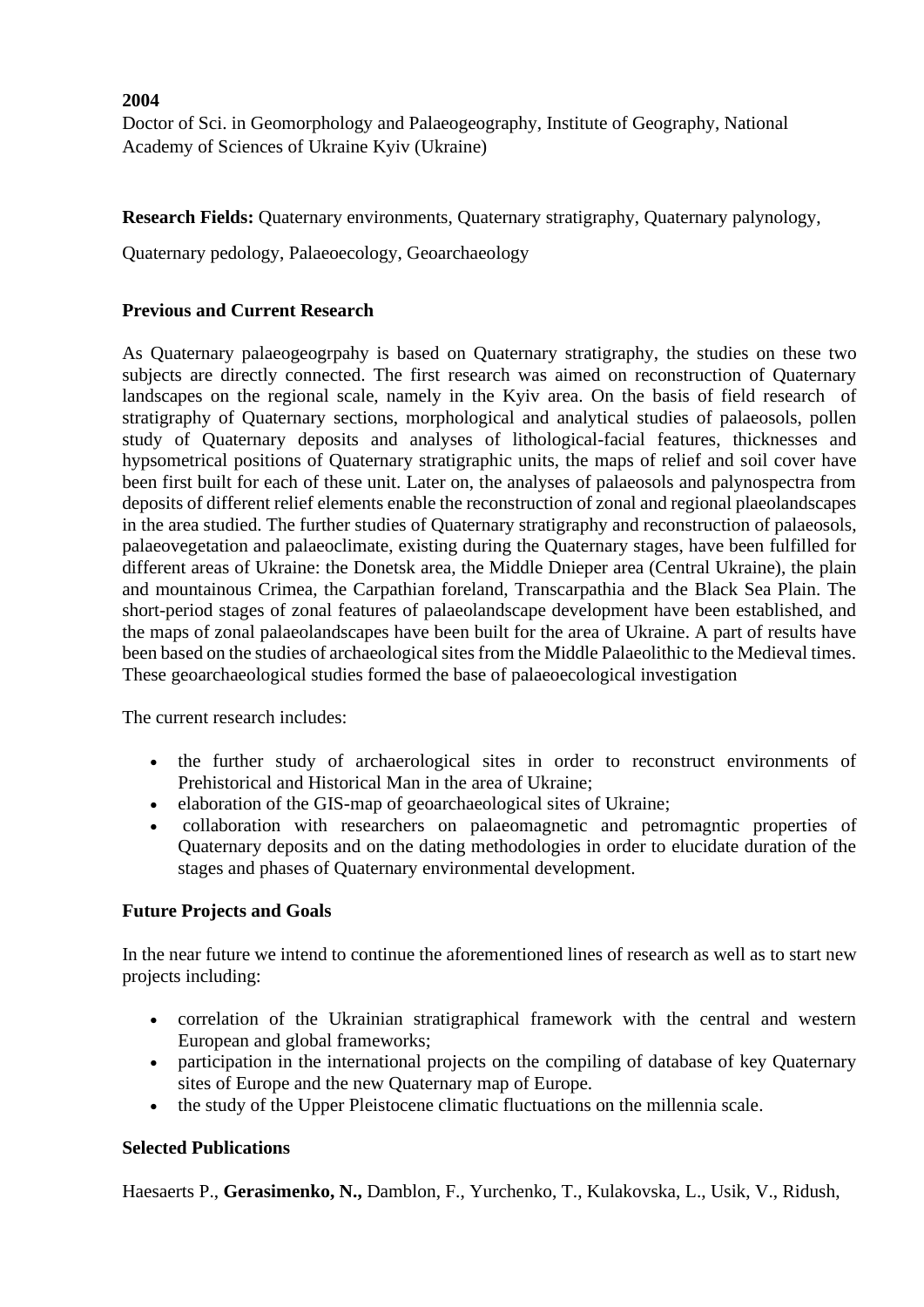B. (2020). The Upper Paleolithic site Doroshivtsi III: A new chronostratigraphic and environmental record of the Late Pleniglacial in the regional context of the Middle Dniester-Prut loess domain (Western Ukraine). Quaternary International, 545, 196-215.

Tecsa, V., **Gerasimenko, N.,** Veres, D., Hambach, U., Lemhkuhl F., Schulte P., Timor-Gabor, A. (2020) Revisiting the chronostratigraphy of Late Pleistocene loess-paleosol sequences in South-Western Ukraine: OSL dating of Kurortne section. Quaternary International, 542, 65-79.

N. Gerasimenko, B. Ridush, Yu. Avdeyenko (2019). Late Pleistocene and Holocene environmental changes recorded in deposits of the Bukovynka Cave (the East-Carpathian foreland, Ukraine). Quaternary International 504, 96-107.

N. Gerasimenko, T. Yurchenko, Y. Rohozin (2019). [Vegetation changes in the Hotyn Upland over the last 2000 years \(based on pollen data\).](https://geology-dnu.dp.ua/index.php/GG/article/view/561) Journal of Geology, Geography and Geoecology, 28 (1), 51-58.

D. Constantin, D.Veres, C. Panaiotu, V. Anechitei-Deacu, S. Groza, R. Begy, S. Kelemen, J-P. Buylaert, U. Hambach, S. Marković, N. Gerasimenko, A. Timar-Gabor (2019). [Luminescence age constraints on the Pleistocene-Holocene transition recorded in loess sequences](https://www.sciencedirect.com/science/article/pii/S1871101417302388)  [across SE Europe.](https://www.sciencedirect.com/science/article/pii/S1871101417302388) Quaternary Geochronology 49, 71-77.

N. Gerasimenko, І. Koval'chuk (2019).

[The Late Pleistocene soils as indicators of the impact of environmental changes on development](https://cyberleninka.ru/article/n/the-late-pleistocene-soils-as-indicators-of-the-impact-of-environmental-changes-on-development-of-pedogenic-processes-the-study-case-from-the)  [of pedogenic processes \(the study case from the Kryva Luka site, Donetsk area\).](https://cyberleninka.ru/article/n/the-late-pleistocene-soils-as-indicators-of-the-impact-of-environmental-changes-on-development-of-pedogenic-processes-the-study-case-from-the) Journal of Geology, Geography and Geoecology, 28 (2), 262-274.

N. Gerasimenko, L. Kulakovska, V. Usik, O. Votiakova (2019). [Palaeoenvironmental changes during the Middle and Early Upper Paleolithic in the Upper-Tysa](javascript:void(0))  [Depression, Ukraine \(the Sokyrnytsya and Ruban' sites\).](javascript:void(0)) Journal of Geology, Geography and Geoecology, 28 (2), 275-291.

D. Veres, V. Tecsa, N. Gerasimenko, C. Zeeden, U. Hambach, A.Timar-Gabor (2018). [Short-term soil formation events in last glacial east European loess, evidence from multi-method](https://www.sciencedirect.com/science/article/pii/S0277379118302804)  [luminescence dating.](https://www.sciencedirect.com/science/article/pii/S0277379118302804) Quaternary Science Reviews 200, 34-51.

E. Marinova, S. Harrison, F. Bragg, S. Connor, V. De Laet, S. Leroy, P. Mudie, J. Atanassova, E. Bozilova, H. Caner, C. Cordova, M. Djamali, M. Filipova‐Marinova, N. Gerasimenko, S. Jahns, K. Kouli, U. Kotthoff, E. Kvavadze, M. Lazarova, E. Novenko, E. Ramezani, A. Röpke, L. Shumilovskikh, I. Tantău, S. Tonkov (2018). [Pollen‐derived biomes in the Eastern Mediterranean–Black Sea–Caspian‐Corridor.](https://onlinelibrary.wiley.com/doi/abs/10.1111/jbi.13128) Journal of Biogeography 45 (2), 484-499.

P. Haesaerts, F. Damblon, N. Gerasimenko, P. Spagna, S. Pirson (2016). The Late Pleistocene loess-palaeosol sequence of Middle Belgium. Quaternary International 411, 1-19.

D. Hlavatskyi, D. Kuzina, N. Gerasimenko, V. Bakhmutov (2016).